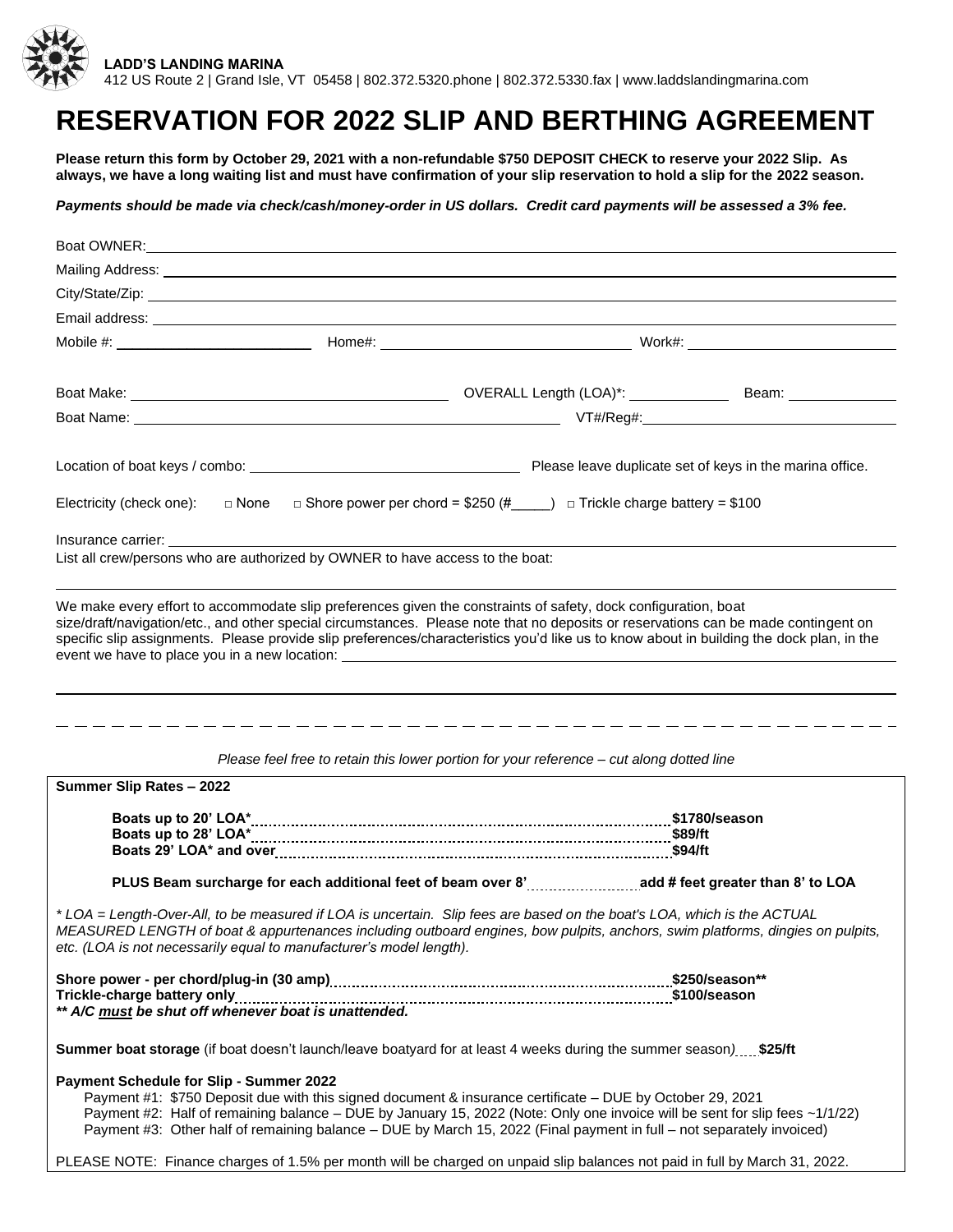

412 US Route 2 | Grand Isle, VT 05458 | 802.372.5320.phone | 802.372.5330.fax | www.laddslandingmarina.com

# **BERTHING AGREEMENT 2022**

This AGREEMENT is entered into as by and between (Boat "OWNER") and

LADD'S LANDING MARINA, LLC ("LLM") of Grand Isle, VT, on this date **6. All 20 and 1999**, 20 and 20 and 20 and 20

## **General terms of this agreement**

LLM will provide slip space for the boat listed on the first page of this document for the 2022 season. Slip agreements are valid for the Summer 2022 marina season, which runs from May 15<sup>th</sup> to October 1<sup>st</sup> - weather, resources, and launch schedule permitting. Slip space will be appropriate for the specific boat as indicated by boat OWNER on the first page of this document and will include the appropriate number of cleats and electrical hook-up (if power is desired and paid according to the attached rate structure).

- OWNERs are required to have the necessary docklines, fenders and snubbers all in good repair and appropriately sized.
	- All boats tied at the docks must have at least 2 supplemental spring-lines, the largest size the boat's cleats will allow but minimum of 1/2", each approximately the length of the boat, criss-crossing fore and aft.
	- Docklines must be a minimum of 1/2". For boats 25' and over, 5/8" lines are required if the boat's cleats will accommodate. Fenders should be a minimum size of 8"x20", and 10"x26" for boat 25' and over.
	- LLM reserves the right to add/replace lines, fenders and snubbers, at the OWNER's expense, and will do so and bill OWNER as applicable.
	- Note: Temporary lines (typically teal or maroon 5/8" line) added to boats by marina crew indicate an immediate need for heavier/better line – if not addressed by OWNER, these lines will be replaced with appropriate lines by marina crew within one week at OWNER's expense.
	- No polypropylene docklines are permitted.
	- OWNERs are responsible for any damage to their boats, neighboring boats, or marina infrastructure caused by the lack of proper lines, fenders or other tie-up equipment.
- All boats MUST HAVE an AUTOMATIC BILGE PUMP OR PUMP WITH AUTOMATIC FLOAT SWITCH, wired DIRECTLY TO THE BATTERY, to prevent water filling the boat when boat is unattended by OWNER.
- In the event that a major storm is forecast, OWNER agrees to allow LLM to haul-out boat (if time and resources permit) at OWNER's expense. Alternatively, OWNER agrees to move boat from the docks for the duration of the storm.
- The dock plan is arranged by LLM, who will make every effort to accommodate individual preferences. Longer fingers are reserved for boats over 27 ft. LLM reserves the right to move/change slip assignments as necessary throughout the season to safely accommodate all boats at the marina. Sublease of a slip is not allowed.
- OWNER agrees to allow LLM to make slips available for transient customers during OWNER's overnight and extended cruises. OWNER will inform LLM of departure and return dates when OWNER plans to be away from slip for 3 or more days.
- OWNER agrees and understands that fuel may only be dispensed from LLM pumps and only at the gas dock, given licensing, insurance and environmental regulations. OWNERs may not pack-in fuel in jerry cans or by any other means to dispense into boat fuel tanks, either at the docks or in the boatyard.
- NO open grills or open fires are allowed on the docks.
- DINGIES and other inflatables should NOT be left tied to the OWNERS boat, the docks or in the water near the boat, except on a day-use basis. As space permits, dingies can be left on the shore/beach to the right or left of the main dock gangway, well upland from the water's edge, and tied or secured. Also note: Dingies mounted on davits at the bow or stern of boats may increase the Length-Over-All (LOA) of the boat at the slip and will thus increase seasonal Slip Fees accordingly.

### **Payments**

### **Please note, we appreciate payments by cash, check or money order. Credit card payments will incur an additional 3% credit card processing fee added to the invoice.**

Deposits are due with this signed and completed agreement on or before 10/29/21 reserve slip for 2022 season and are nonrefundable, as are payments on the following schedule. After these dates if payments are not received on or before scheduled due dates, LLM reserves the right to make the slips available on a first-come-first-served basis. Please note that there is a waiting list for slips.

• Half of the remaining slip fee is due by 1/15/22 (Invoice will be sent on or around 1/1/22).